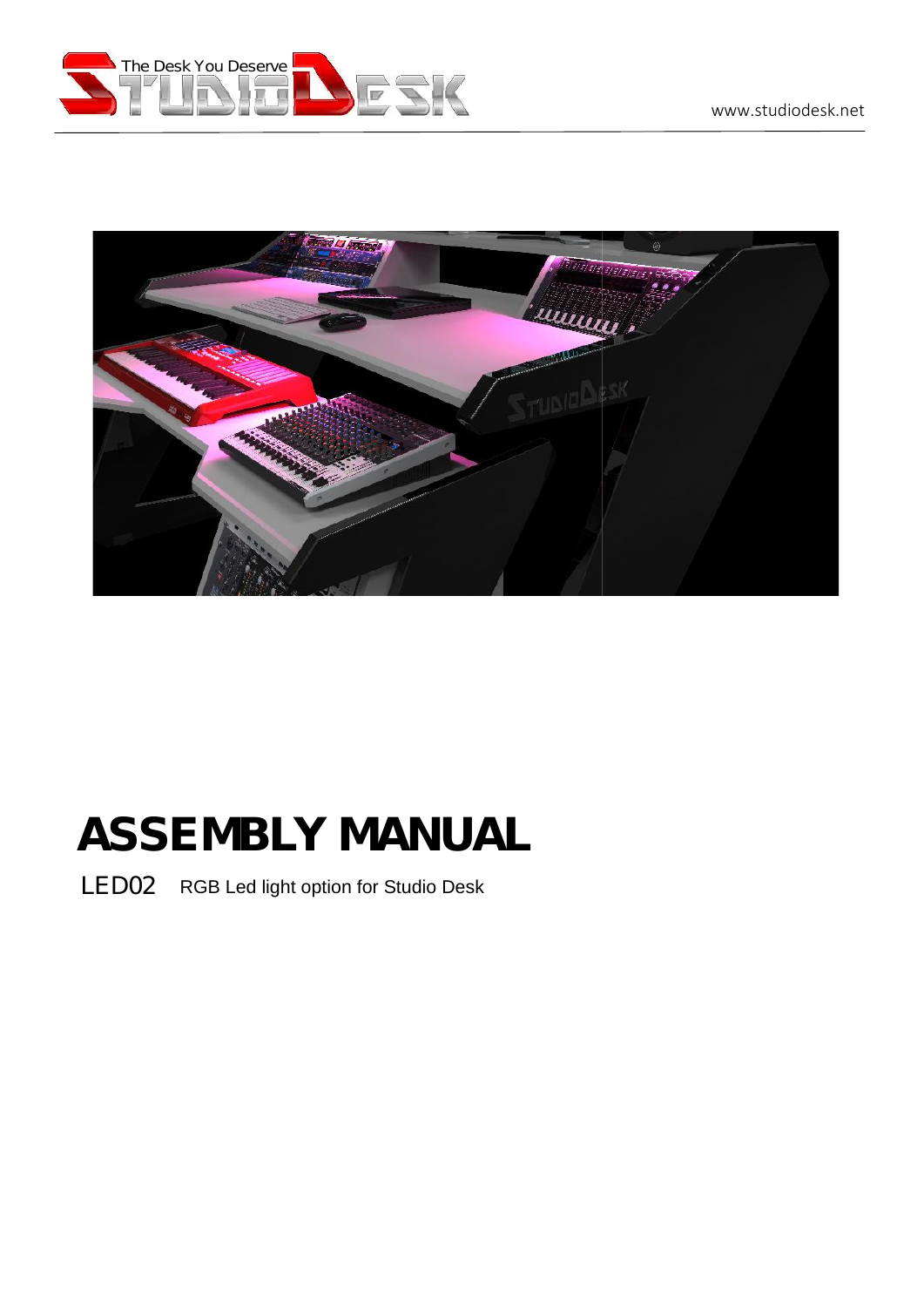

## **Thank you** for making **StudioDesk** the brand of your choice!

Before beginning assembly of this LED set, let's get familiar with the parts you have received in your package.<br>Please match the corresponding numbers on this page with the pictures. Please match the corresponding numbers on this page with the pictures.

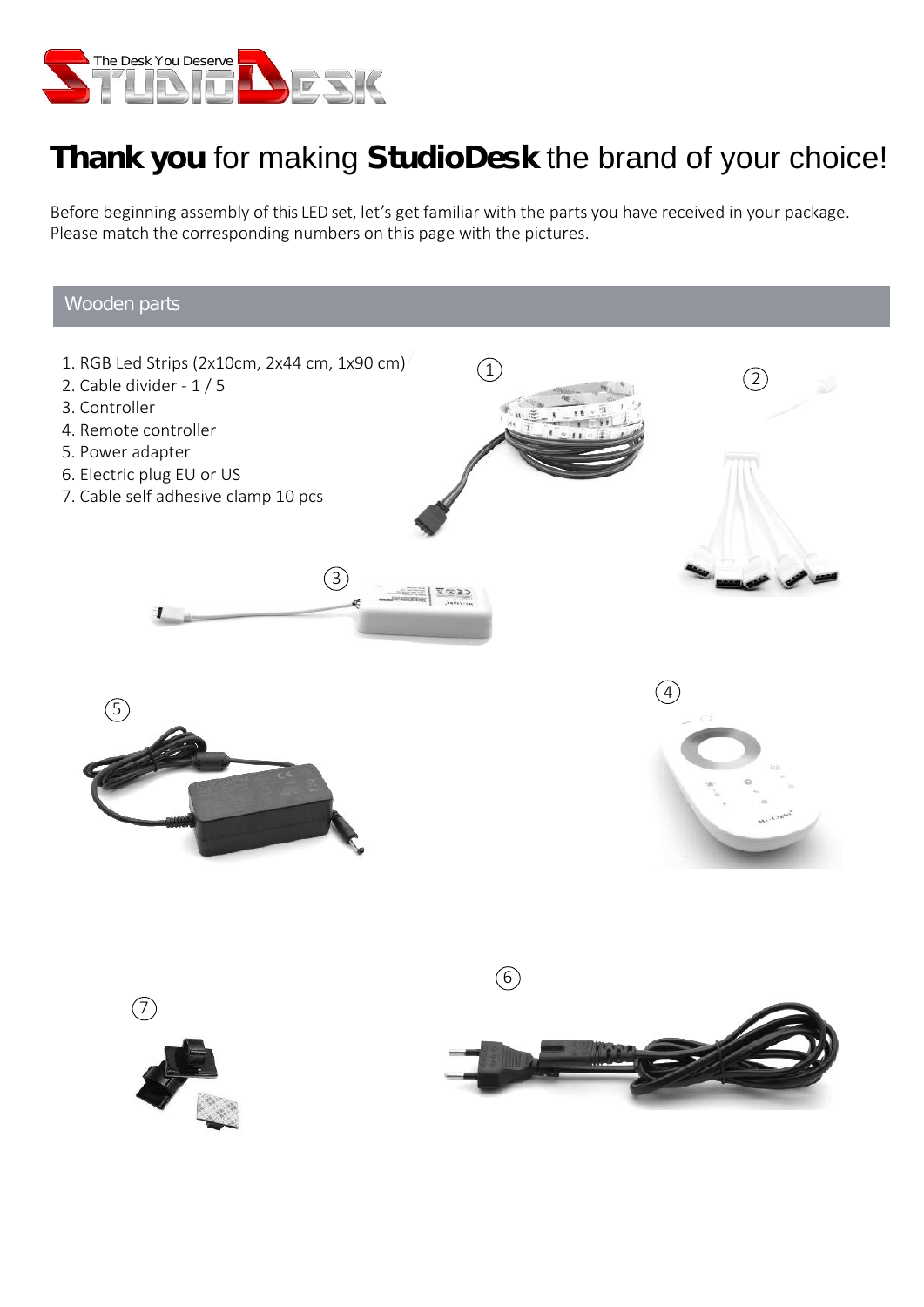LED Strips and Cable clamp's are self adhesive so you can stick it to the clean surface as per your need and desire. Led strips in 44 cm length are meant to be positioned above your racks and light your rack components. Led strips in 10 cm length are for ambience light on the back side of the desk and 90 cm stripe is to be placed to light your keyboard underneath.



Before doing any connections, remove film from the stripe and stick it to the clean surface as per your wish. Use Cable clamp to keep cables organized.

## Connection







### NOTE!

Make sure that arrows on connectors point to each other as shown on the Pic (left).